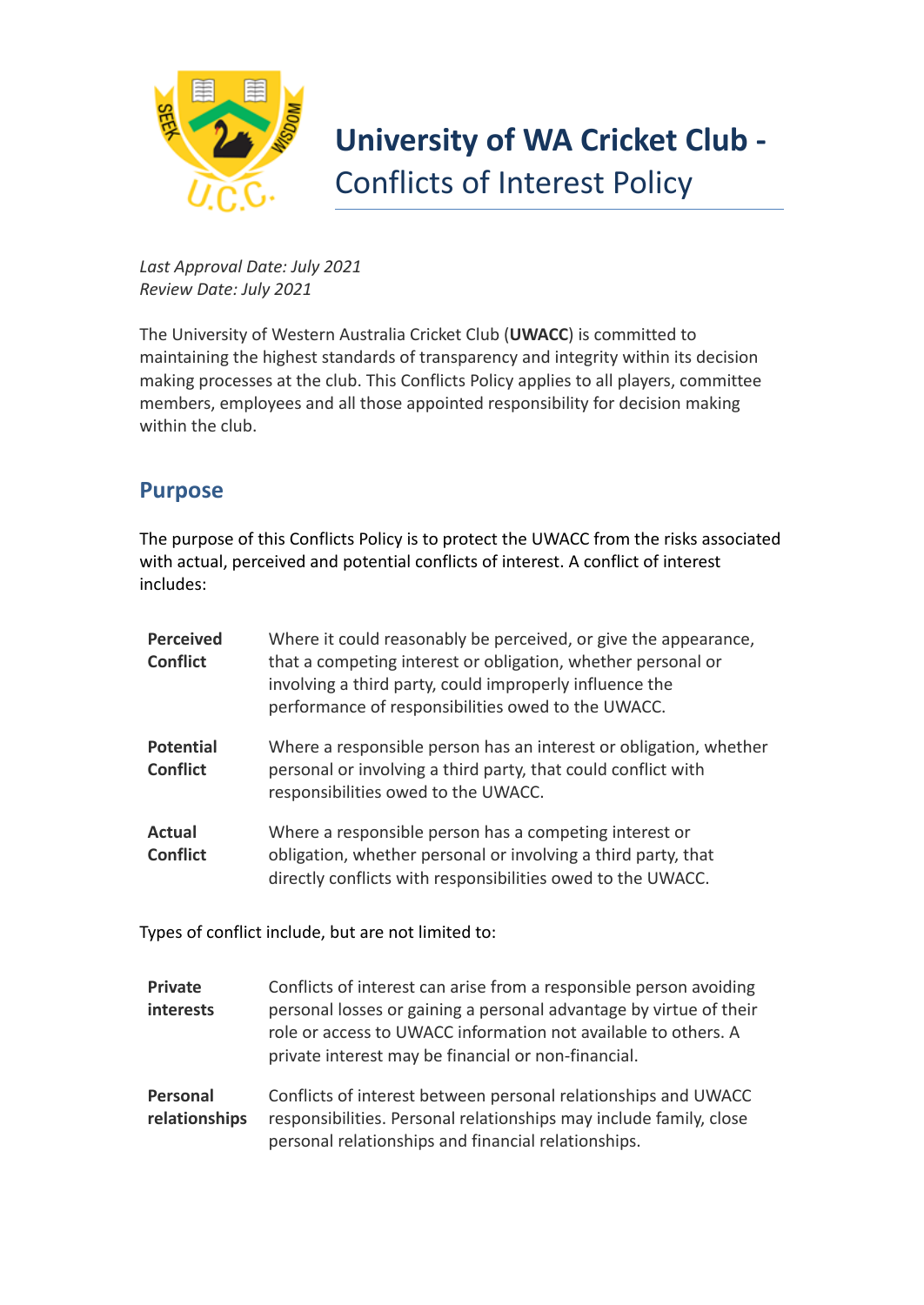## **Personal benefits** A conflict of interest may occur where a UWACC responsible person receives a benefit that is, or may be perceived as, influencing the performance of their official duties.

## **Managing Conflicts**

Accountability, honesty and common sense are central to the management of conflicts of interest. Responsible decision makers must:

- 1. Restrict the extent to which a private interest could compromise, or be seen to compromise, their impartiality when carrying out UWACC responsibilities.
- 2. Refrain from involvement in official decisions and actions which could be compromised by other private interests and affiliations.
- 3. Ensure that there can be no perception that they have received an improper benefit that may influence the performance of their official duties.
- 4. Refrain from taking improper advantage of their official position or confidential/privileged information gained in that position or provide such advantage to others with whom they have an association.

All conflicts of interest must be disclosed and managed transparently between relevant parties. Strategies to manage conflicts of interest include:

| Register   | Disclose and establish the details of the conflict.                                 |
|------------|-------------------------------------------------------------------------------------|
| Restrict   | Restrict the responsible person's involvement or actions in the<br>matter.          |
| Recruit    | A disinterested third party should oversee processes involved in<br>the matter.     |
| Remove     | The individual may remove themselves from their involvement in<br>the matter.       |
| Relinguish | The individual and/or their related parties may relinguish the<br>private interest. |

In the event of a conflict being established in regards to a particular issue, the person affected by the conflict will abstain from taking part in discussion or determination of the UWACC's position on the issue as appropriate, and if necessary, may be asked to physically remove themselves from the discussion.

As necessary, the UWACC Committee and / or coaching group may communicate decision making processes, conflicts and the UWACC's treatment of such conflicts to